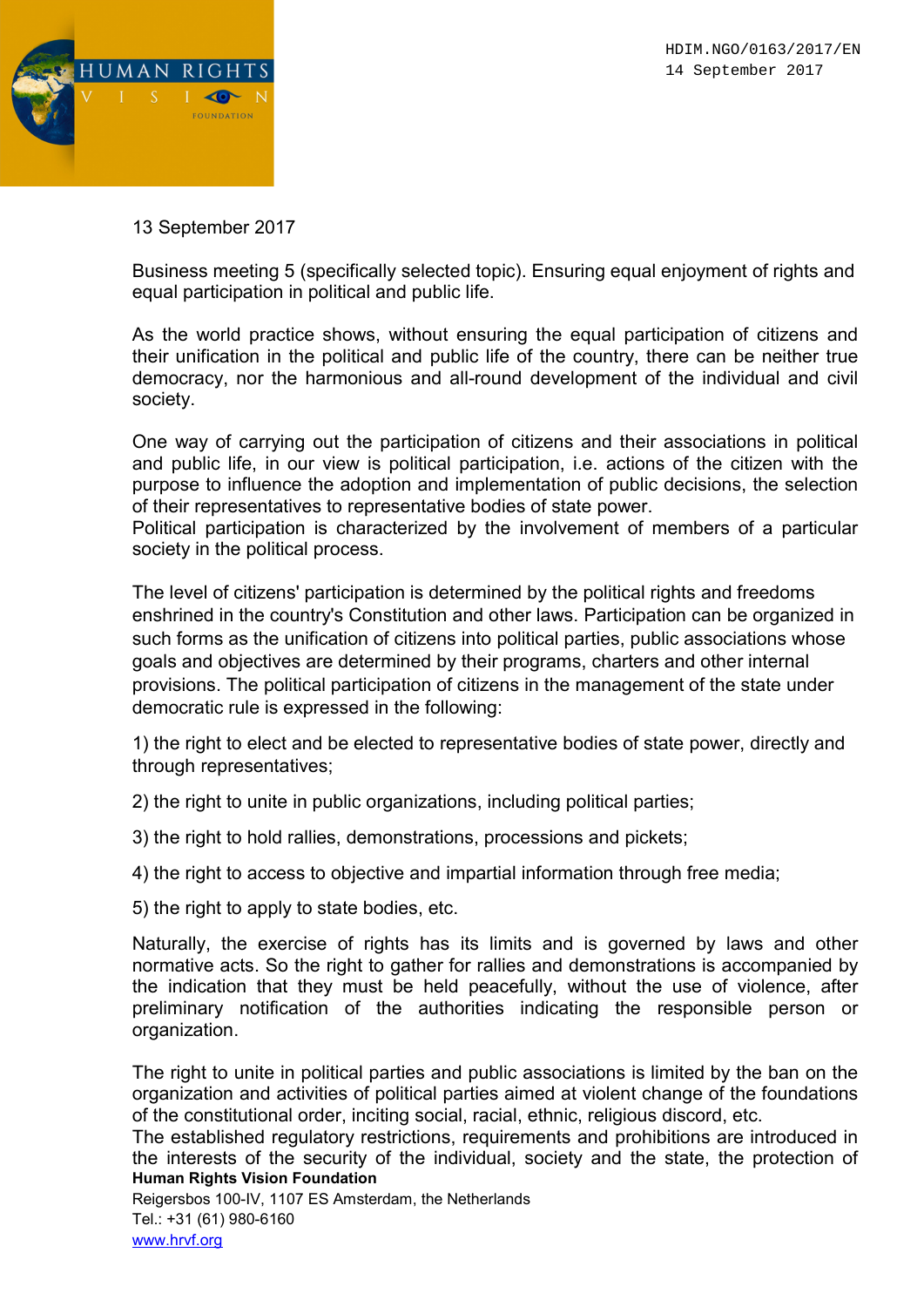morals and public order, which are defined in art. 14 of the Constitution of the Republic of Tajikistan.

Political participation is mediated (representative) and direct (direct). Mediated participation is through elected representatives. Direct participation is the citizen's influence on power without intermediaries. It manifests itself in the following forms:

- the reaction of citizens (positive or negative) to the impulses emanating from political power;

- periodic participation in actions related to the election of representatives, with the transfer of authority for decision-making;

- participation of citizens in the activities of political parties, socio-political organizations and movements;

- influence on political processes through appeals and letters, meetings with politicians;

- direct actions of citizens (participation in rallies, pickets, etc. and

- the activities of certain influential political leaders.

The designated forms of political activity can be mass, group and individual. That is why, an ordinary citizen who wants to influence politics usually joins a group, party or movement whose political positions coincide or are close to his own. A member of the party, for example, showing activity in the affairs of his organization and election campaigns, has a permanent and most effective impact on the authorities. Now, in addition to the Islamic Revival Party of Tajikistan (IRPT), seven more parties in Tajikistan, five pro-government parties headed by the People's Democratic Party of Tajikistan (PDPT): Tajikistan's agrarian party (APT), the Democratic Party of Tajikistan (DPT), the Tajik Economic Reform Party), the Socialist Party of Tajikistan (SPT), one adherent to the pro-government - the Communist Party of Tajikistan (CPT), one opposition - the Social Democratic Party of Tajikistan (SDPT).

Often, citizens, groups or collectives, outraged by the injustice of the state decision, are in need of revision. They handle petitions, letters and statements to relevant authorities, radio and television, newspapers and magazines. The problem acquires a public resonance and forces the government, as already noted, to change or adjust its decision.

Equally effective are mass actions, rallies and protests. Political scientists call these forms protest, because they are a negative reaction of people to the situation in the society. In Tajikistan, this way of citizens' participation in political and public life cannot be realized. For example, some time ago, Tajiks tried to organize a rally in Gissar, Dushanbe, Vahdat, Farkhar and other cities of the country with the participation of various groups of the population, against social injustice, opaque elections, corruption, late payment of salaries, deterioration of working conditions or growing unemployment. However, such rallies for people resulted in serious consequences, such as huge amounts of fines, arrests and imprisonment with accusations of inciting hatred, extremist and terrorist activities.

Human Rights Vision Foundation Reigersbos 100-IV, 1107 ES Amsterdam, the Netherlands Tel.: +31 (61) 980-6160 www.hrvf.org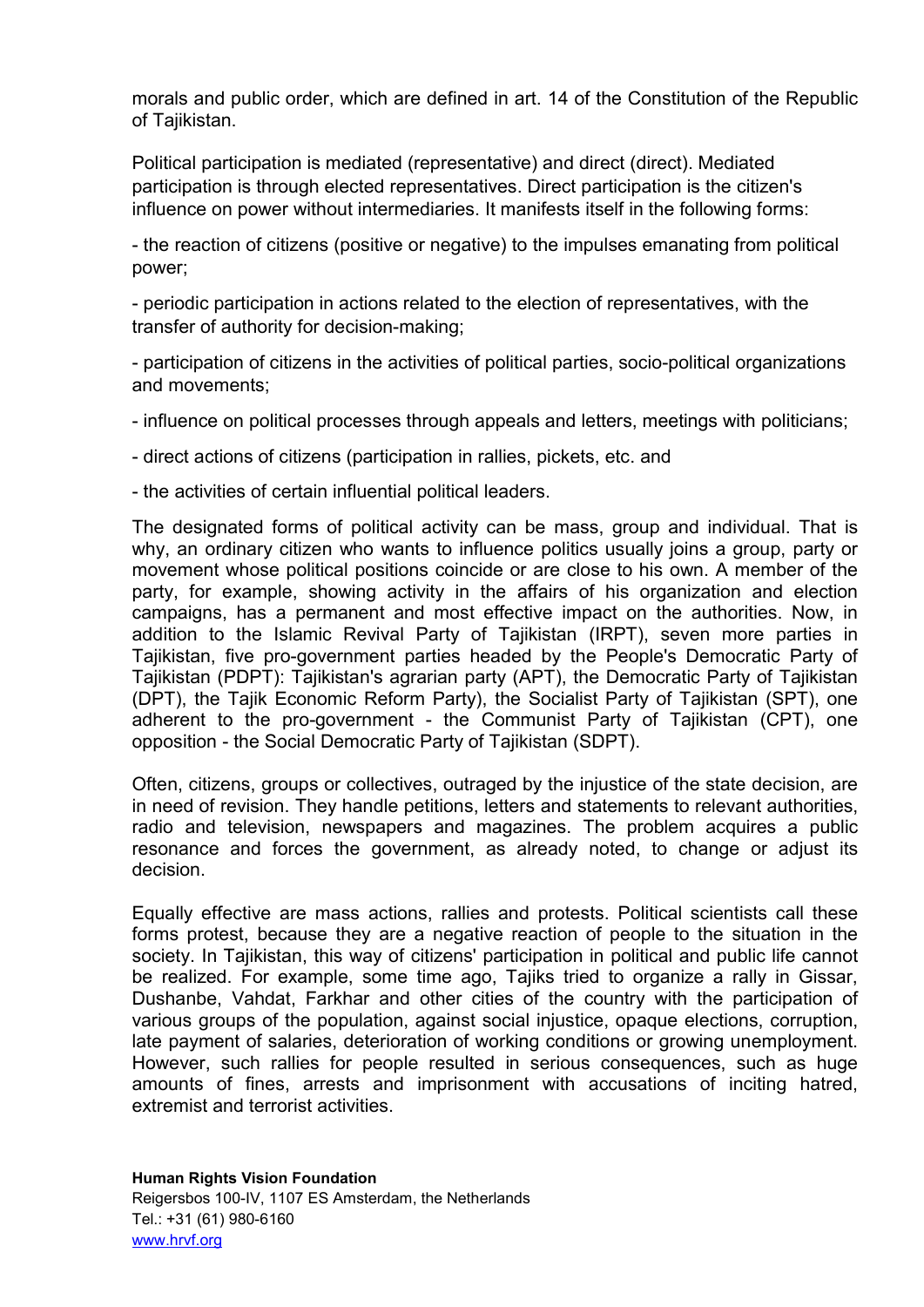The most developed and extremely important form of political participation of citizens in the political life of the country are elections that can be democratic or formal for the sake of legalization of their power, usually not a very large group of people, in the case of Tajikistan that came to power with the use of brute force.

No one disputes that this is a necessary minimum of political activity guaranteed by the constitutions, that within the framework of the institution of elections every full citizen performs his individual action, voting for any party, any candidate or political leader, or does not vote or vote against all. By joining your voice to the voices of other voters who made the same choice, it directly affects the composition of the representatives of the people, and therefore the political course. Therefore, participation in elections is a responsible business. But in Tajikistan there is not this guaranteed minimum, elections are held under the full control of the state power, the Central Election Commission and local election commissions are formed by representatives of one party - the PDPT, and on the part of its chairman, deputies are approved in advance, voting and counting of votes is formal.

Twenty years ago, political scientists warned that in the course of elections one cannot yield to different impressions and emotions, because the danger of getting under the influence of populism is great. Populism (from the Latin populus - people) is an activity whose aim is to ensure popularity among the masses at the cost of unreasonable promises, demagogic slogans, appeals to the simplicity and clarity of the proposed measures. Pre-election promises require a critical attitude to themselves. But Tajikistan has already passed all these stages. The current power came to power and is based on populism, first of all, the populism of the first person in the country, and today populism has become the main obstacle to the development of Tajikistan.

Elections are closely adjoined by referendums - voting on legislative or other issues. Thus, at the national referendum the Constitution of the Republic of Tajikistan of November 6, 1994 was adopted. All changes and additions made to this Constitution in 1999, 2003 and 2016 consolidated authoritarian power in the country, limited any forms of ensuring the exercise of the rights to equal participation of citizens in the political and public life of Tajikistan, making the current president of the country permanent monarch, and his family in the ruling dynasty.

Political participation can be permanent (membership in the party), periodic (participation in elections), one-time (appeal to the authorities). Nevertheless, it is always directed, as we found out, to do something (change the situation, elect a new legislative body) or prevent something (worsening social conditions of people).

Unfortunately, in every society some groups of citizens evade participation in politics. Many of them believe that they stand outside political games. In practice, such a position, called absenteeism, strengthens a certain political line and can cause damage to the state. For example, failure to show up for elections can tear them up and thereby paralyze the most important links in the political system. Citizens who boycott elections are sometimes included in political processes, especially in conflict situations, when their interests are affected. But political participation can cause disappointment, because it is far from always effective. Here, much depends on whether political actions are rational or irrational. The first is actions that are conscious and planned, with an understanding of goals and means. The second - the actions, motivated mainly by the emotional state of people (irritation, indifference, etc.), impressions of the events. In this

#### Human Rights Vision Foundation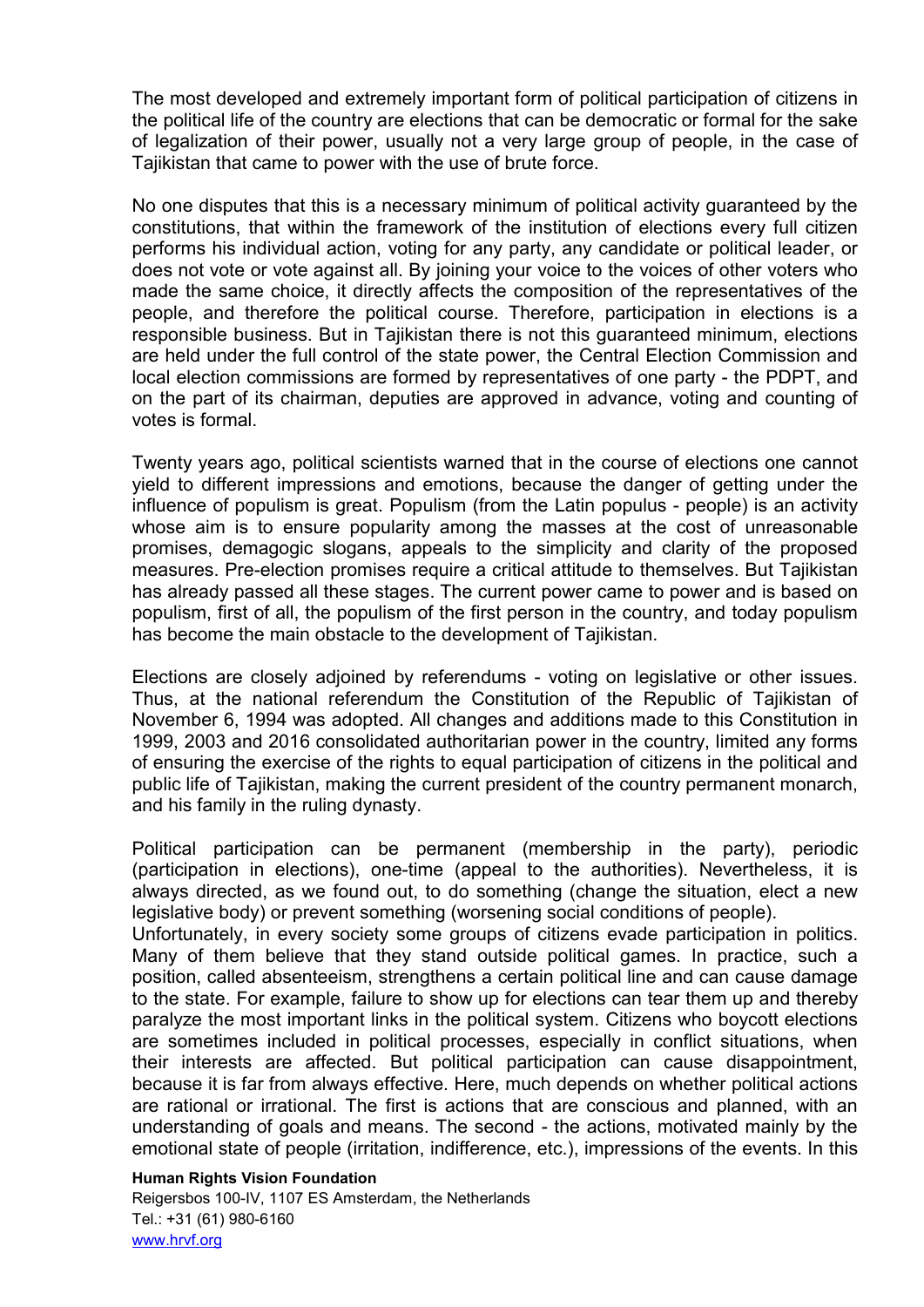regard, the importance of the normality of political behaviour, example, compliance with political rules and norms. So, even an authorized and organized meeting can have unpredictable consequences if its participants act mainly irrationally and not according to the rules (allow hooligan antics, insult of opponents, outrage over state symbols). Extremely violent, extremist forms of behaviour, of which terrorism is a variety, are extremely dangerous. Whatever goals are stated, the essence and consequences remain unchanged. The essence of intimidation, the consequences are tragic and inhuman.

We emphasize that violence and enmity only breed violence and enmity. An alternative to this is civil co-operation. But this does not necessarily mean that citizens and the public should not do anything. Citizens need to defend their rights and freedoms, and not to agree with everything that power does just to preserve stability. After all, if citizens consider themselves to be a responsible political force, they should not move away from the problems of society. It is necessary to propose an alternative, otherwise, in the absence of an alternative counterweight to power, society can radicalize and this radical part of society can itself start looking for a solution to its problems, and it can find them in such a way that it does not seem to everyone. Such examples in not far history were and are not few.

In modern conditions, new mechanisms of people's political communication must be formed in the state:

- public control over observance of political norms,
- forecasting the consequences of political actions,
- constructive dialogue of political forces.

This requires a new democratic political culture from the participants in the political process.

Any of the listed political rights and freedoms must have security (legal, organizational, material and financial, etc.) in its implementation, for which the main condition is equal rights and equal opportunities in participation in political and public life. This requires specification of the facts and conditions of implementation.

All the rights given above, through which citizens can exercise their political participation in government by the state, are impossible without the existence of independent courts as an institution of power. Without the independence of the court, neither free elections nor the existence of a free press are possible, and political parties cannot freely express their position, which may not always coincide with the official position of the ruling elite. As the Tajik practice shows, being on the service of the executive, serving the interests of the ruling elite, the judiciary became the link that provided president Rakhmon with unlimited power. In addition to high-profile political cases and unfair, most severe sentences to political opponents, there were many examples of successful lawsuits brought against even the business structures against media representatives, not to mention the claims of the authorities of different levels to journalists, lawyers and human rights activists. And the latter even got together with political prisoners for long terms in prison as accomplices. In addition, during elections and the victory of an alternative candidate in them, an independent court is also needed to protect the last of its win

## Human Rights Vision Foundation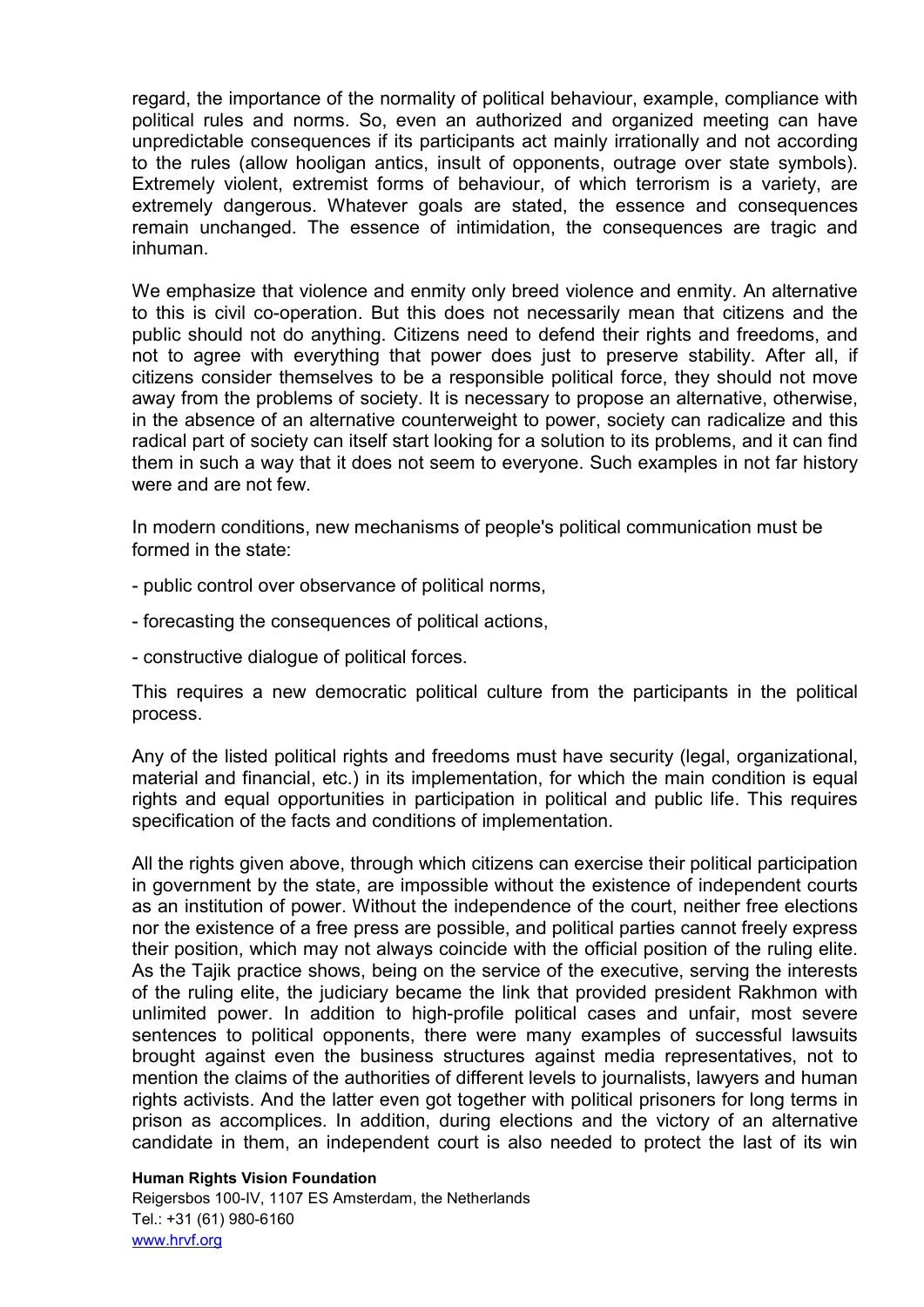votes. There are many examples of revealed falsifications in the election, which could not be proved precisely because the courts served the interests of the ruling party. The unification of people in political parties and public associations also becomes impossible, as we see what is happening today with the IRPT members and the Social Democrats also state that it is impossible to work legally in the territory of Tajikistan. Many members of these two parties emigrate today from Tajikistan, and those who have the opportunity to renounce membership in these parties pretend that they never belonged to any political party. Thus, today a Tajik citizen has no opportunity to exercise his constitutional right to take part in the administration of the state in any form.

## The role of youth in political and public life in Tajikistan.

Beginning in the mid-1990s, more specifically, before and during the work of the Commission for National Reconciliation (CNR) and, in essence, until 2005, researchers actively conducted various surveys and questionnaires on the topic of "political youth activism" with the aim of determine the level of political activity and political participation among young people. This was necessary in order to understand what thoughts, ideas and moods were most popular among young people at the time.

Since 2005, these studies (surveys) have become few, and after 2010, studies have not been carried out, because we have not found a single result of large-scale surveys across the country. It can be assumed that this is a) because of "stability" in the political arena and the presence of the ruling (ruling) political party, such as the PDPT headed by President E. Rahmon in Tajikistan; and b) because of limitations of interest in researchers creating new methods of involving young people in politics, since in Tajikistan the ideology of one party has become dominant; and c) the youth stopped betting in pre-election races (because of their one-sided activity - only the PDPT, because young people supporting other, in particular, opposition parties (SDPT, IRPT), are mostly in labour migration (SDPT), and accordingly it is considered that there is no need to know their moods.

Hundreds of young people after graduating from foreign educational institutions, returning to their homeland by technocrats with the knowledge of modern exact sciences, with knowledge of the latest technologies, without finding a job, leave for labour migration. Every year, tens of thousands of graduates from various Russian educational institutions, without a chance to work, leave for Russia to work.

But frankly speaking, certain processes that artificially or naturally have been woven in the youth community for a long time led to this, since clever young people are uncomfortable with the authorities. The activity of young people is greatly influenced by the legal culture, the level of political self-awareness and upbringing, and they determine the level, frequency and depth of youth participation in the political life of the country. And experience proves that the level of legal culture is directly proportional to the level of civic activity, the ability to carry out feedback from the state, and defend its position in various issues.

During 2013-2017 years. The NGO Tajik Legal Consortium (TJK), the Democracy Foundation and the Center for Social and Economic Education and Development (SESER) conducted a selective survey of young people about the trust in political information they received from various sources (in all regions and regions of the republic), and from the received data it can be concluded that to the information

# Human Rights Vision Foundation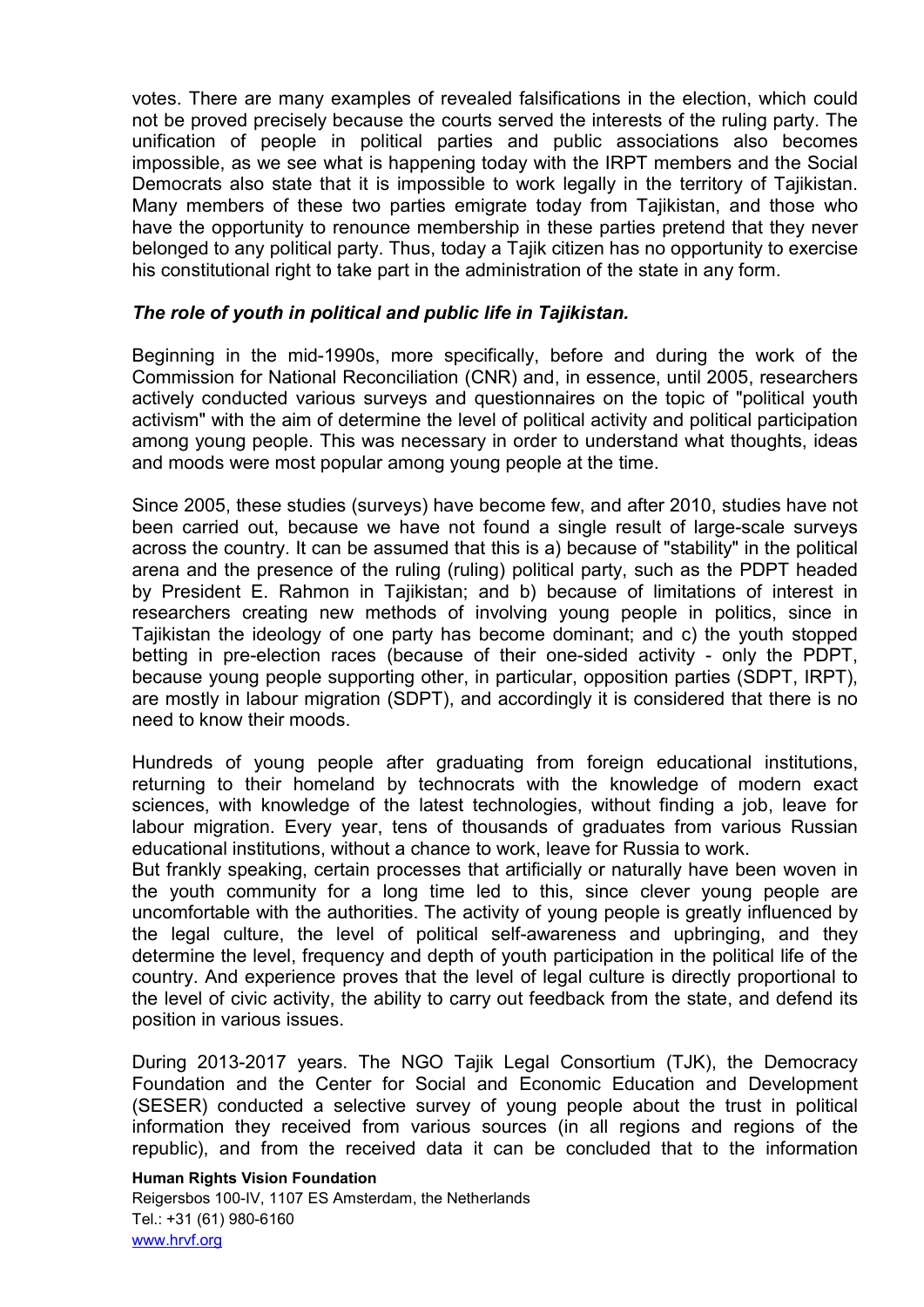received by the youth from the state radio and television there is little trust (13.1%), from social networks, the media - ambiguously (25.6%), and information received from direct acquaintances and eyewitnesses of those or other (45.7%), that is, the authority of the central radio and television in Tajikistan is shaken up, and in our view, this is possible because of the current news policy of the Tajik television, in which news is transmitted through all channels or in connection with the personality of the president E.Rahmon, or about the events in Ukraine, Syria, etc., and it is constantly said that in the country, i.e. in Tajikistan, everything is fine. That is why, according to the opinion of the youth, in this way, radio and television, conducts a policy of silence about the real political, economic and social situation in the country and the youth is growing a sense of "deception" on the part of television, and therefore not only the rating of television and radio itself, but also the government in general.

For example, we will illustrate the answers to 2 questions (December, 2014, ie before the elections to the parliament of 2015). To the question "Which party will you vote for in the upcoming elections?" The respondents answered (44.5%): why vote, still the votes will be counted in favor of the PDPT deputies. The remaining respondents answered in the following way: they would vote for candidates from the IRPT (33.2%), PDPT  $(17.6\%)$ , SDPT  $(15.7\%)$ , CPT  $(7.1\%)$ , against all - 13.4%, other parties would receive less than 4%.

From the data obtained, we can conclude that in Tajikistan among the youth, three parties (the IRPT, the PDPT and the SDPT) are in the lead, and if the elections were fair and transparent, it would be precisely between them that there would be a struggle for the right to become the dominant party in the country. It is clear that the position of the PDPT at that time was not as strong as the results of the poll show.

To the question "What do you think, what means citizens can influence politics?" Opinions were distributed as follows. The majority of respondents (44.3%) are convinced that citizens cannot influence politics in any way, 16.3% consider that it is possible to influence through activities in political parties and social movements, 11.5% of respondents believe that participation in elections is the best means of influencing politics, and 18.7% of respondents chose as a mechanism the need to find and support a new and talented leader-politician, 5.6% of respondents believe that a popular uprising is the most effective means.

From the data obtained, it can be concluded that participation in parties and social movements in Tajikistan is not considered today, particularly among young people, an effective means of influencing politics, and according to respondents, elections are far from the surest way to influence politics, and in local authorities, the interviewed believe the least. Such results, in our opinion, are possible due to the fact that in Tajikistan, the ruling party for the past 15 years is the PDPT led by the incumbent President E. Rahmon, and young citizens of the country are convinced that by election or otherwise peaceful means today it is impossible to change the political situation in the country. It seems paradoxical, or rather, surprising that almost half of the respondents  $(44.3 +$ 5.6%) showed their radical attitude toward politics, saying that it is impossible to influence politics by any means and influence it only with the help of a popular uprising, which is quite alarming.

Thus, summing up the results of the survey, we can conclude that in Tajikistan as a whole, young people are not indifferent to politics, that young people want to participate

## Human Rights Vision Foundation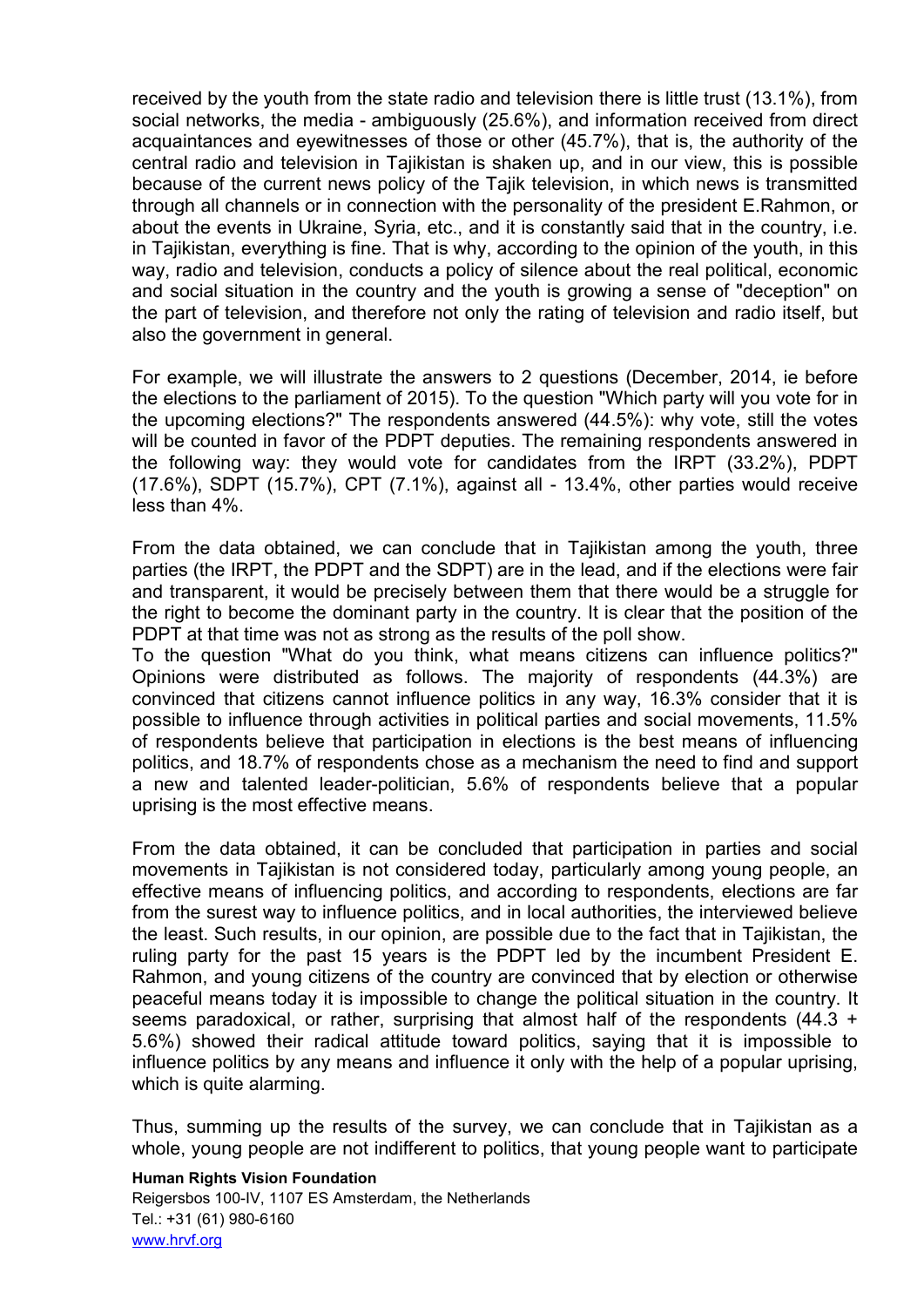in politics, are interested in the possibility to change anything in the political arena, but so far, at the moment, does not see real means of influencing politics.

In these conditions, we consider it necessary to emphasize one more point. Each of us heard words like these: "Well, what can I do?", "Try not to try, it will not change anything", and sometimes even "well, I do not care, it's not my problem". These phrases are regularly heard, more from the lips of the older generation, especially from among the intelligentsia, and the younger generation absorbs and takes it, especially in Tajikistan, where the traditions of respect for the elders are very significant.

At the same time, agreeing with the thesis that "the generation of adults inspires young people that their participation will not change anything," it should be noted that this is not an alien or extraneous generation of adults, but close relatives. Therefore, the family institution plays the leading role in this process. And inhibition, and activation. After all, it is from a small point that transformations and changes begin, first in a person, then in his environment, society, and then in the city, and finally, the country. The problem of youth participation in politics and its successes, its solutions, lie with adults. But the truth is really simple - if everyone starts taking part in politics, enjoying their constitutional rights, and will not pretend that "my hut is on the edge," I do not need this (and this is the most "convenient" position in Tajikistan) , the country will radically change, most importantly, civil control will be strengthened, electoral fraud will intensify, and, accordingly, many crimes, especially political ones, will cease to be hushed up. In a word, the people themselves are letting it all down on the "brakes", believing that their participation will not change anything, not realizing that millions of people think this way, thus creating processes that they themselves are talking about. Hence the conclusion that we must first of all change the public consciousness, the people's view of politics. Summarizing, I would like to note that the political activity of young people is one of the most important factors in the development of the political system and the development of statehood as a whole. To increase the participation of young people in politics and political processes, it is necessary to introduce a clear and structured system of advocacy to the masses, beginning with the school bench. It is necessary to begin the formation of civil ideology starting from school. As for the older age, it is necessary to change the world view and views of people, by means of real examples of control over politicians and political decisions, inculcating correct political education and conducting

# Women's participation in political processes in Tajikistan.

honest and, above all, voluntary, various political events based on ideology.

At present, the participation of women in political processes in Tajikistan is not an issue for individual women, but for the entire women's movement in the country and without the active mobilization of all women's resources, the effective promotion of women into the sphere of high politics is impossible.

The dynamics of the last decade of development in Tajikistan and, in particular, the participation of women in the last election showed the instability of the status of women in government. Statistics show that there are not enough women in the government. The least number of women falls on the highest authorities. The drop in the number of women in government indicates obstacles to women's accession to power. Patriarchal models, values and stereotypes significantly block the way to politics for women. Legal norms do not promote the achievement of gender equality in politics. No Tajik law

## Human Rights Vision Foundation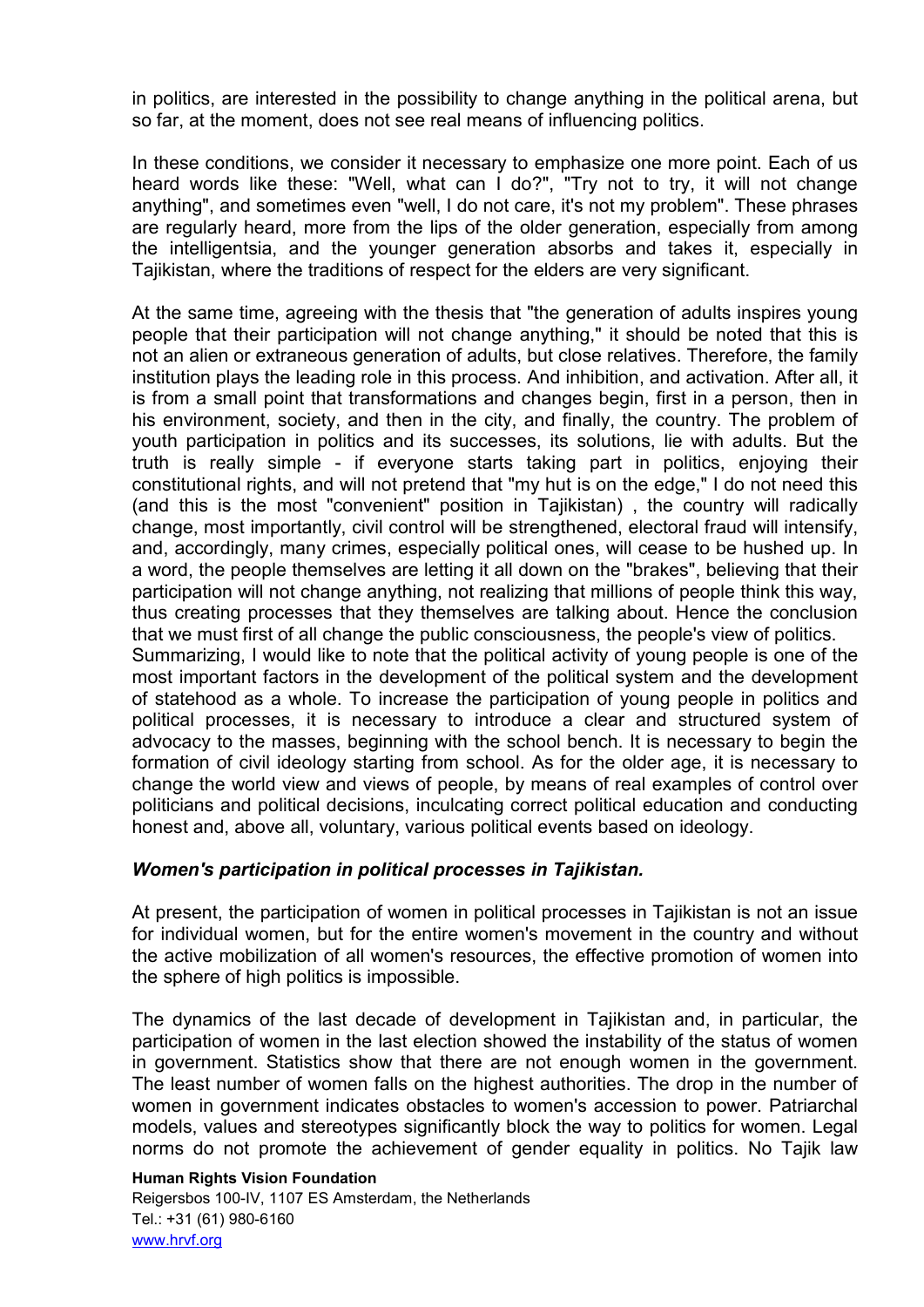provides for gender equality in the Parliament, the government and other higher authorities of the country. Promotion to the authorities is traditionally carried out through specialized institutions, such as political parties. Political parties in Tajikistan practically do not promote women. The lack of specialized institutions and mechanisms for the advancement of women to government in the situation of a declining level of women's participation in political processes is also an obstacle for women.

Insufficient support from women's organizations also plays a significant role in reducing women's political opportunities.

It is of fundamental importance that women themselves and their organizations participate in the promotion of women in politics. It is women who can and should become the catalyst of gender equality in the field of politics.

The experience of Tajikistan confirms the international lesson that only political will is not enough to achieve gender equality. In Tajikistan, the target orientation is lacking. The state program for the promotion of women in the government, the introduction of temporary special measures to eliminate discrimination against women in political and public life, increasing the participation of women in political processes are ineffective without government funding. The actual lack of women in decision-making bodies speaks of a serious problem with regard to the state to gender equality and the lack of real equality of opportunity.

Over the last period, the process of reforming the legislation was underway in Tajikistan. The reform of the legislation, however, speaking of the political will of the state, was not consistent, the necessary measures were not applied at all or were partially applied. It is essential that the state has a coherent program and an effective mechanism for implementing and monitoring the participation of women in politics, increasing their role in politics, and involving women in decision-making bodies as managers; it is necessary to allocate funds from the state budget for these purposes in order to overcome the conservative and patriarchal attitude to the effectiveness and full and wide participation of women in politics.

The problem of gender equalization of political representation should and can be among the state priorities. Methods of positive discrimination, quotas, positive actions aimed at increasing the proportion of women in government and administration can be used to designate guidelines for public policies aimed at achieving gender equality. Ensuring equal opportunities for women in political life should not only be declared, but also supported by changes in the economic situation of women and an active state policy to correct accumulated discrimination.

The power structures of Tajikistan, the elite, political parties and public organizations declare that modern Tajik society will acquire a stable character when all citizens-men and women-actively participate in the life of their country. However, gender differences in the political life of Tajik society are manifested in all indicators of political participation and representation: in the gap between women and men in terms of representation in the leadership of political parties, legislative and executive authorities at all levels.

Our analysis shows why today in Tajikistan there is an extremely miserable situation with women's rights, and especially with the right to political participation, and this became possible in a country that declared itself to be a democratic society, whose core

#### Human Rights Vision Foundation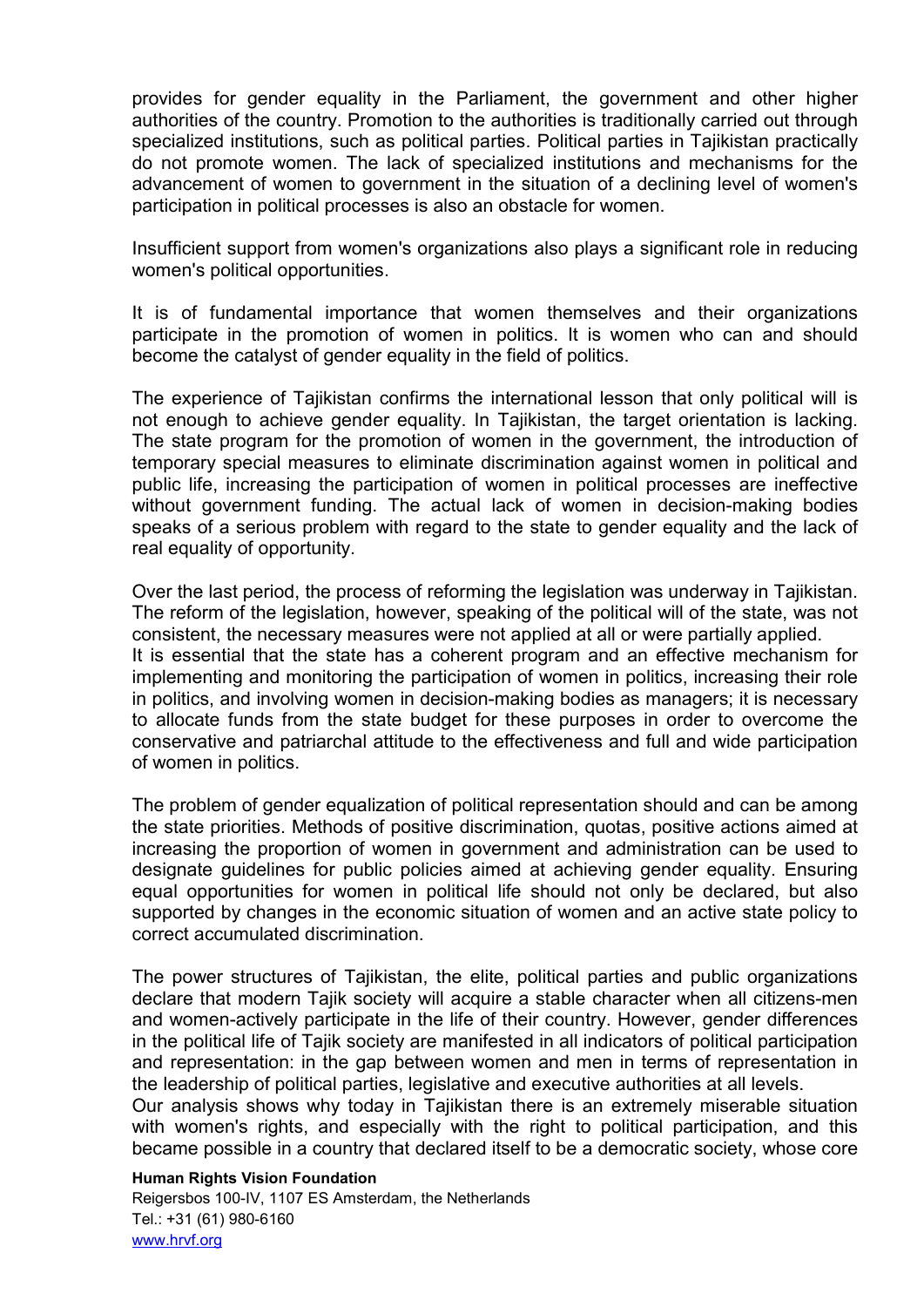is the concept of human rights. The life experience of Tajik people was acquired mainly in the era of the socialist political system, which gave birth to a totalitarian-paternalistic way of constructing human rights. To protect these rights is necessary in other political and economic conditions, when the Tajik state proclaimed the sovereignty of the individual and at the same time demonstrates its inability to guarantee citizens even an elementary level of survival.

The transformation of the socio-political system contributes to the implementation of a specific social order in the face of a developing social movement and the principles of partnership between men and women in politics, which are the source of a more complete and representative democracy. In Tajikistan, on the one hand, a number of factors cause the complex gender disharmony of the Tajik democratic reorganization due to the lack of political will and a real national mechanism for advancing the interests of women. On the other hand, while welcoming the emergence of democratic values, many women's public associations of various types are emerging that are energetically trying to ensure not formal but real equality.

We believe that until now the problem of equal opportunities for women and men is not a priority for the political elite of the Tajik state. If we do not change the situation in this sphere, then Tajikistan can remain a country where the administration is under the almost undivided control of one social group - the male. The gender imbalance in present-day Tajikistan, as the world and national experience shows, hinders the sustainable development and stability of society and contributes to wasteful use of human and natural resources.

The institutional content of women's political rights, in turn, in no small degree predetermines the level of democracy in the political system, acting as a basic component of its internal content. By the end of the 1990s, the right to participate in politics was devalued, at least in comparison with the period of the beginning of perestroika.

An independent women's movement appears as an additional institutional resource for women, although not very influential for influencing policy-making. Nevertheless, it was the women's movement that was practically the only opportunity for women leaders to expand the social, psychological, political base of support for their policies.

The active participation of women in the political life of society is influenced by the patriarchal traditions of the Tajik political culture, characterized by long-standing and profound alienation from power through gender-specific and specifically political socialization, as well as prejudices and stereotypes prevalent in the society. However, in today's Tajikistan, political trends and attitudes have emerged in political participation and representation of women, reflecting the increasing political activity of an increasing number of women and the variety of forms of their political mobilization.

First, it becomes a fact, albeit weak, that the qualitative characteristics of political participation and representation of women have changed - they have acquired a social experience of influencing political life, gaining power, increasing self-esteem and understanding the gender aspect of the policy.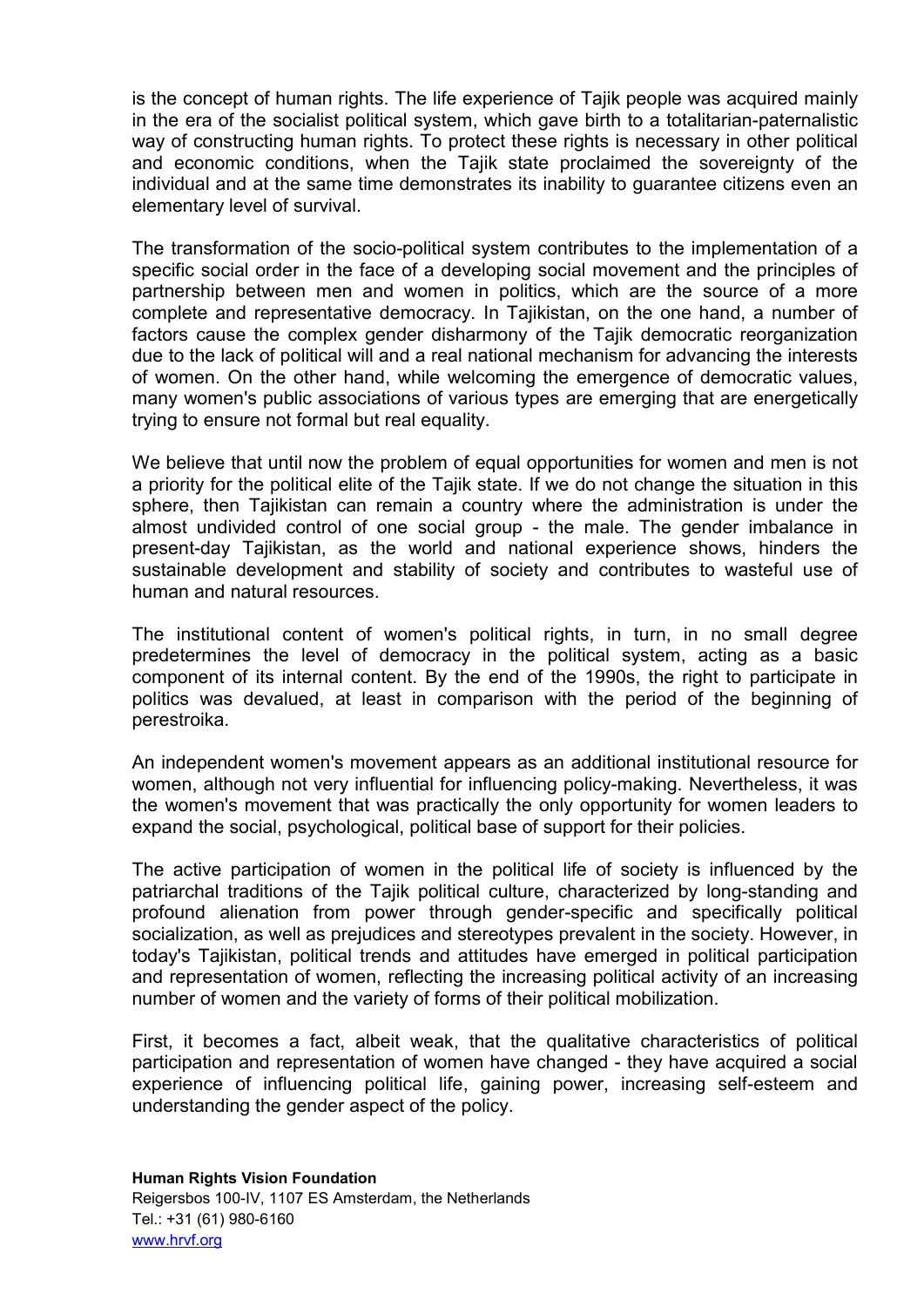Secondly, it is clear that only the participation of women in politics will really raise the bar of women's participation in general. In politics, a role model of the female leader appeared, which offered a new vision of politics, communication style and leadership style.

Thirdly, politics certainly needs a woman's vision, a woman's approach, and women need to express their interests in politics.

# On the primary means of solving the problem of achieving gender equality in the political sphere:

## • Formation of political will

The manifestation of political will (or its essence) is that the state itself must make gender equality one of its main priorities. If it is a question of any form of official commitment, then this is not enough. Governments should make a "statement of intent" that clearly states their desire to integrate equality between women and men into the full range of policy projects and programs, and defined as the goal the ability to genuinely promote the establishment and strengthening of gender equality. Political will should also be understood as the desire to study and rethink the problems of interrelations between the sexes, as well as those structures and political programs that reproduce and generate some form of inequality.

• Forming the appropriate organization of the decision-making process using an integrated approach

An integrated approach is to organize (reorganize), improve, improve and evaluate the decision-making processes of persons primarily involved in policy implementation, so that they incorporate equality between women and men in all areas of the political system. An integrated approach to the problem of gender equality may also mean that the decision-making process should be organized in such a way that policy makers know how to integrate gender equality in politics and that this knowledge becomes a normal qualification of the responsible persons who receive solutions. An integrated approach raises the question of reviewing the male "polarization" of society and the structural nature of gender inequality. This definition raises also the problem of the fact that gender equality must go beyond the competence of only specialized groups and requires wider participation in the formation of a more balanced society. This, then, is a comprehensive formulation aimed at accelerating and strengthening egalitarian processes in society.

## • Improving democratic representativeness

Insufficient representation, complete non-participation of women in decision-making processes at all levels and in all areas are the main problem, despite the significant changes noted in this area in this or that country. Strengthening the idea of equal participation of women and men in the political and public spheres of life is favorable for the overall development of society. For this, the most important is that both women and men jointly participate in making all decisions, bringing their personal experience to this work. As soon as the female (or male) component in the body of decision-makers starts to make up 30% (that is, the critical mass), the representatives of this component begin to influence the agenda and the changes become possible. It is also necessary that women become more visible in the life of society, take equal part in those events that were before only men, and that the history of each state recognize this participation.

## Human Rights Vision Foundation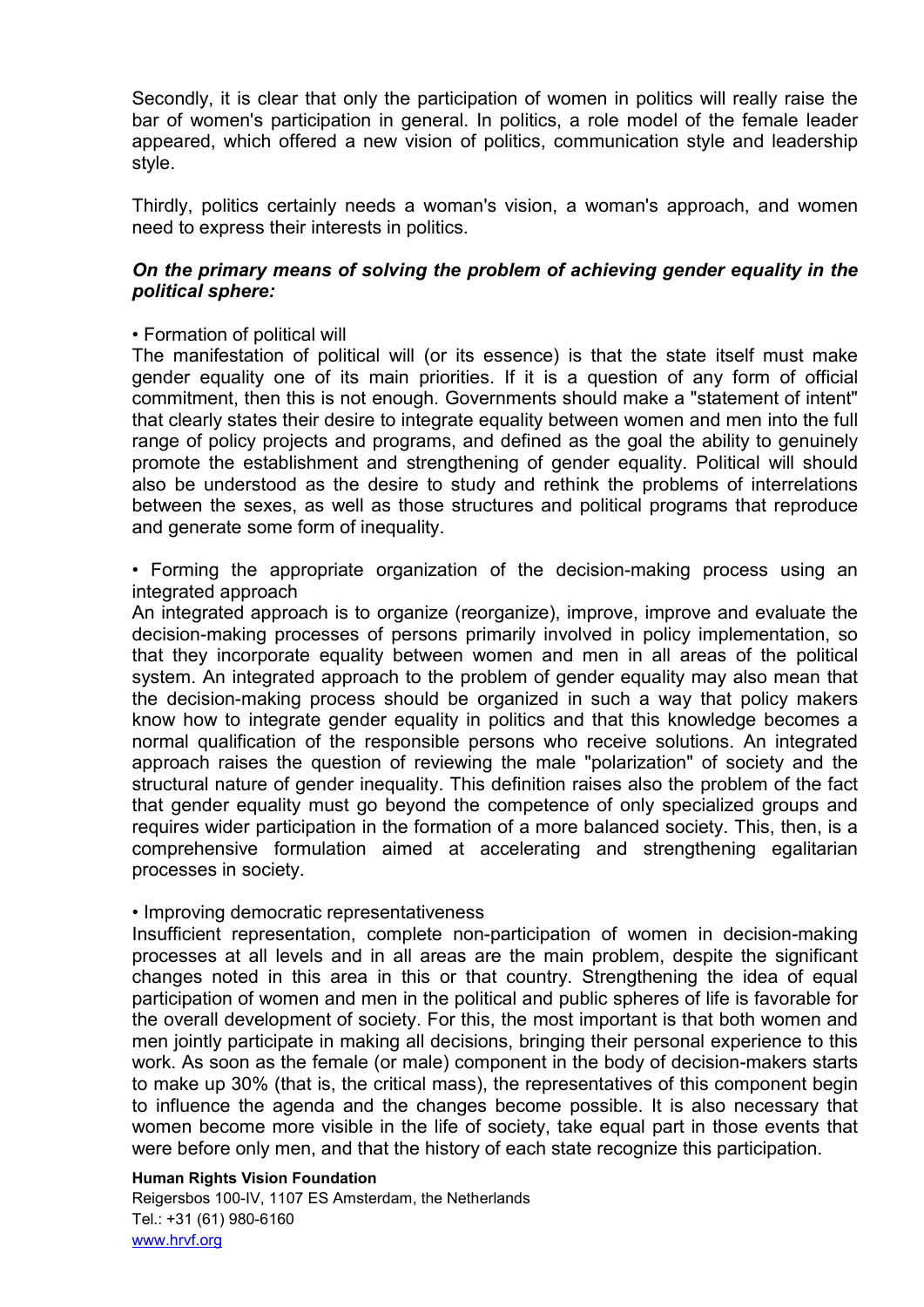• Development and strengthening of the principle of gender equality

He assesses the inherent differences between men and women and the different roles they play in society. The principle of equality includes the right to differences, which implies the need to take into account the distinctive characteristics of men and women associated with their belonging to a particular social class, their political views, religion, ethnic group, race or social orientation. The principle of equality makes us think about how we can achieve greater success in changing those social structures that contribute to maintaining and maintaining the unbalanced power relations between women and men and to achieve a better balance between the different values and priorities inherent in each gender. It is about using the knowledge and talents of every citizens and ensuring that women, to the extent that men, participate in the reconstruction of our societies, the resolution of existing problems and the preparation of the future. In order to develop, society needs to use all its resources and all its members, which means full and comprehensive participation of women and men in these processes.

• Institutional reforms related to the process of selection of managers at the political and administrative levels

Politicians play a pivotal role, since their official functions are to determine political priorities and initiate programs. They need to make sure that these actions take due account of the interests of the population as a whole, that programs respond to its needs and that the policies pursued benefit all citizens, women and men. The role of the administration is not only in the implementation of the chosen political course, but also increasingly in the detection and identification of political problems, in the preparation and implementation of action programs. In fact, administrations implement various programs in practice.

## • Improvement of national mechanisms

Although they are an integral part of the state administration, their appointment, however, is different from the functions of the administration. They have as their task the discovery of new problems, the formation of new strategies and the collection of information. These mechanisms are the place where analytical research is conducted and the process of political thinking is underway. They play a decisive role in understanding the problems and proclaim the political necessity of gender equality and provide valuable assistance to the main participants in the process.

# • Development of cooperation with national institutions

International and national institutions, such as the Council of Europe and the institutions of the European Communities, play an increasingly important role in supporting, stimulating and promoting new ideas. Their supranational character turns them into vital forums for the exchange and dissemination of information among international organizations, member states and individual citizens. These institutions also provide a wide field for reflection, which allows them to take the initiative in developing new strategies, policies, methods and technologies.

• Development and strengthening of the women's movement, non-governmental organizations and lobby groups in political parties

Women's associations, trade unions, non-governmental organizations occupy a place at the core of society and therefore are able to discover and clarify the essence of various problems. They can transmit valuable knowledge to policy-makers who make decisions and influence the development of plans and programs of political activity. By carrying

## Human Rights Vision Foundation